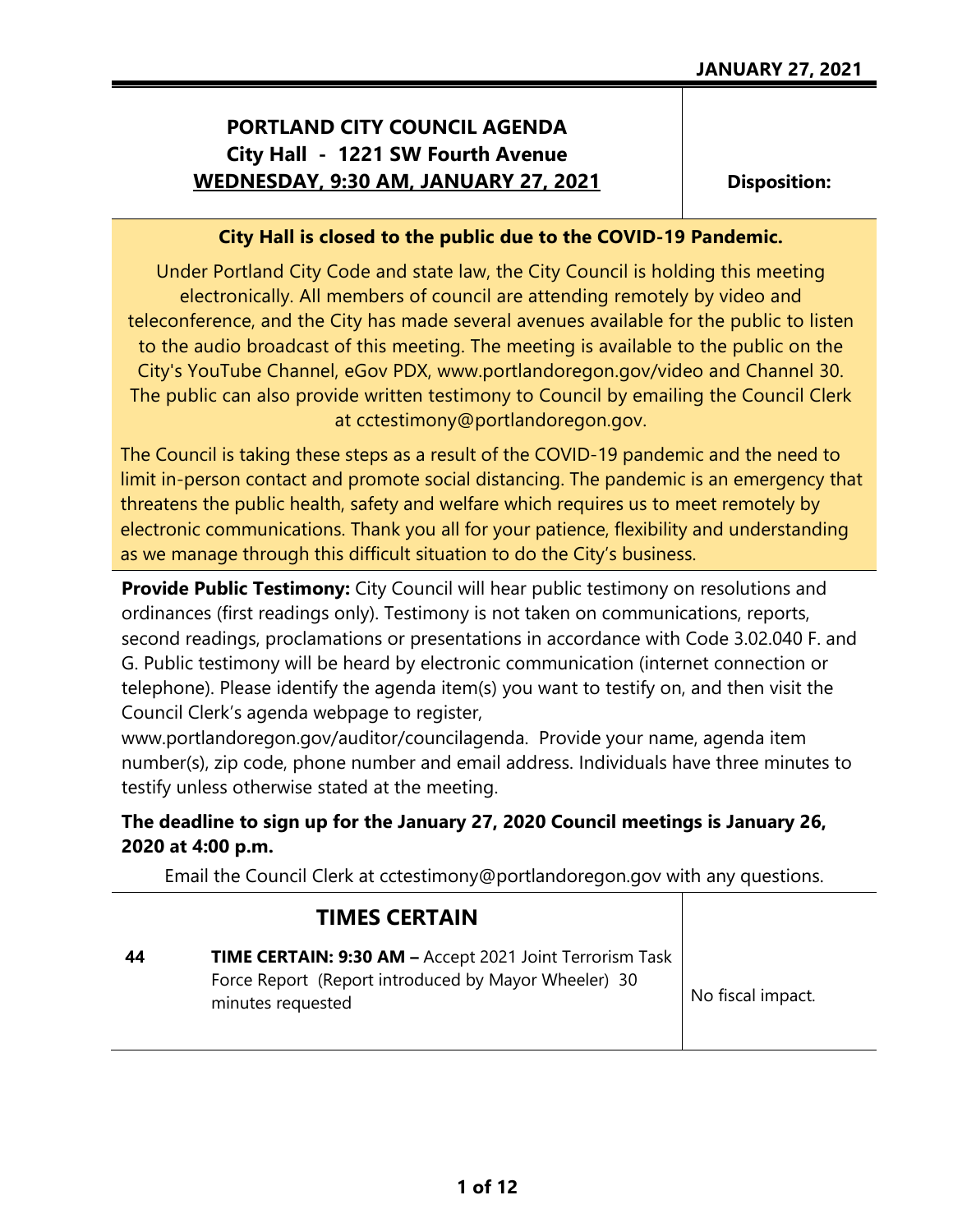| <b>TIME CERTAIN: 10:00 AM - 2020 Steve Lowenstein Trust</b><br>45 |                                                     |  |
|-------------------------------------------------------------------|-----------------------------------------------------|--|
|                                                                   | Award (Presentation introduced by Mayor Wheeler) 15 |  |
|                                                                   | minutes requested                                   |  |

No fiscal impact.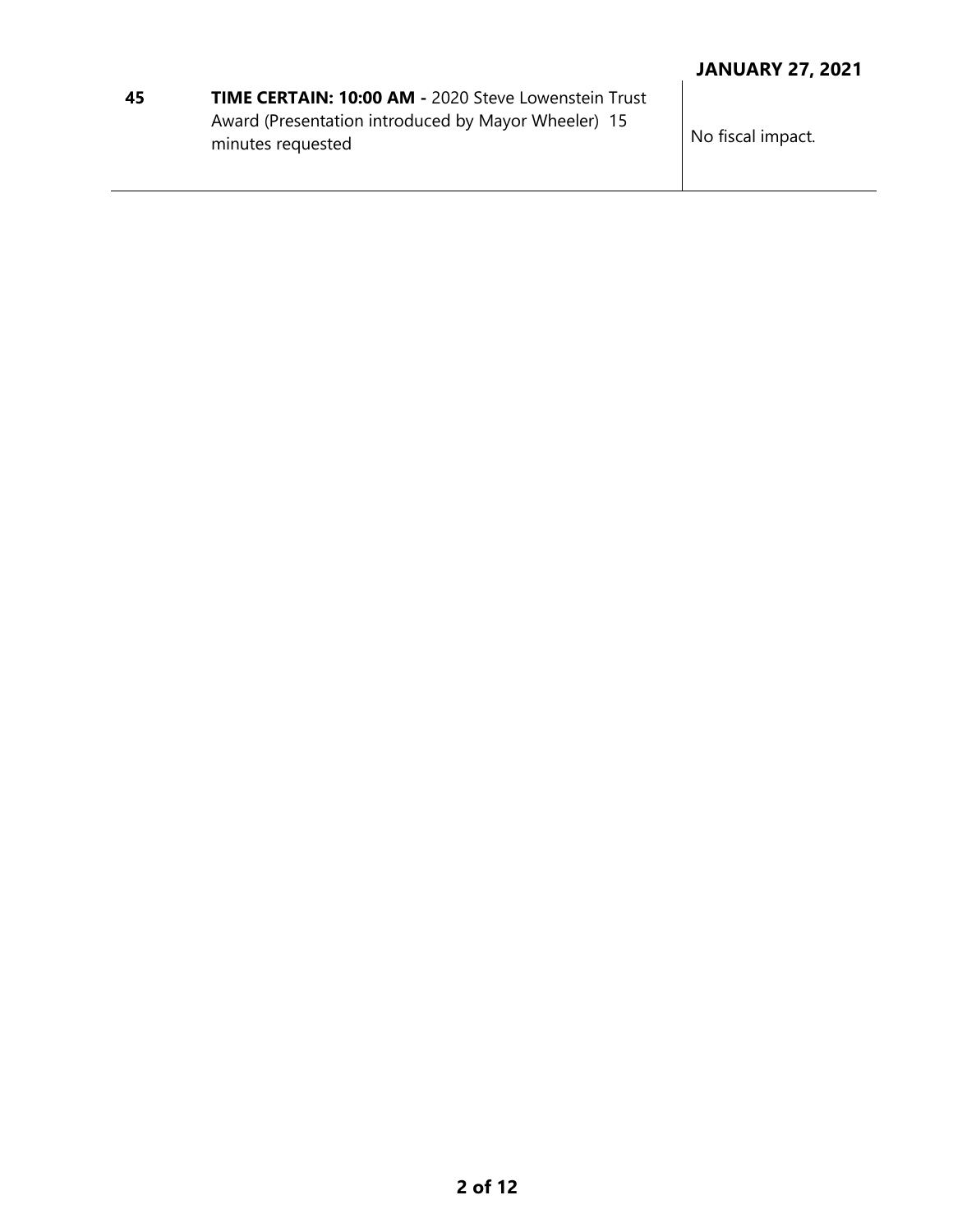|     | <b>CONSENT AGENDA – NO DISCUSSION</b>                                                                                                                                                                                                                                           |                                                                                                                                                                                                                                                                                                                                                                                      |
|-----|---------------------------------------------------------------------------------------------------------------------------------------------------------------------------------------------------------------------------------------------------------------------------------|--------------------------------------------------------------------------------------------------------------------------------------------------------------------------------------------------------------------------------------------------------------------------------------------------------------------------------------------------------------------------------------|
| 46  | Authorize Intergovernmental Agreement with Metro to<br>provide special appropriation operating support for<br>Portland'5 Centers for the Arts not to exceed \$1,600,000<br>(Ordinance introduced by Mayor Wheeler and Commissioner<br>Rubio)                                    | Allocation of these<br>resources to support<br>Portland'5 was<br>approved by City<br>Council as part of the<br>FY 2020-21 Fall BMP,<br>and the resources are<br>available in the<br>current-year Special<br>Appropriations budget.                                                                                                                                                   |
|     | <b>Mayor Ted Wheeler</b>                                                                                                                                                                                                                                                        |                                                                                                                                                                                                                                                                                                                                                                                      |
|     | <b>Office of Management and Finance</b>                                                                                                                                                                                                                                         |                                                                                                                                                                                                                                                                                                                                                                                      |
| *47 | Authorize Intergovernmental Agreement with Multnomah<br>County for the Revenue Division of the Bureau of Revenue<br>and Financial Services to administer the Preschool for All<br>Program Tax (Ordinance)                                                                       | See below.                                                                                                                                                                                                                                                                                                                                                                           |
| *48 | Amend contract with FAST Enterprises, LLC, to increase<br>contract amount by \$13,293,542 to incorporate Multnomah<br>County's Preschool for All Program personal income taxes<br>into the Revenue Division's Integrated Tax System<br>(Ordinance; amend Contract No. 30006958) | The existing contract<br>amount is being<br>increased by<br>\$13,293,542 for a new<br>not-to-exceed price of<br>\$62,100,596. The<br>negotiated IGA with<br>Multnomah County<br>states that the County<br>will reimburse the City<br>for the City's actual<br>costs. FAST's ITS<br>development costs of<br>\$13,293,542 would be<br>a component of the<br>City's total actual costs. |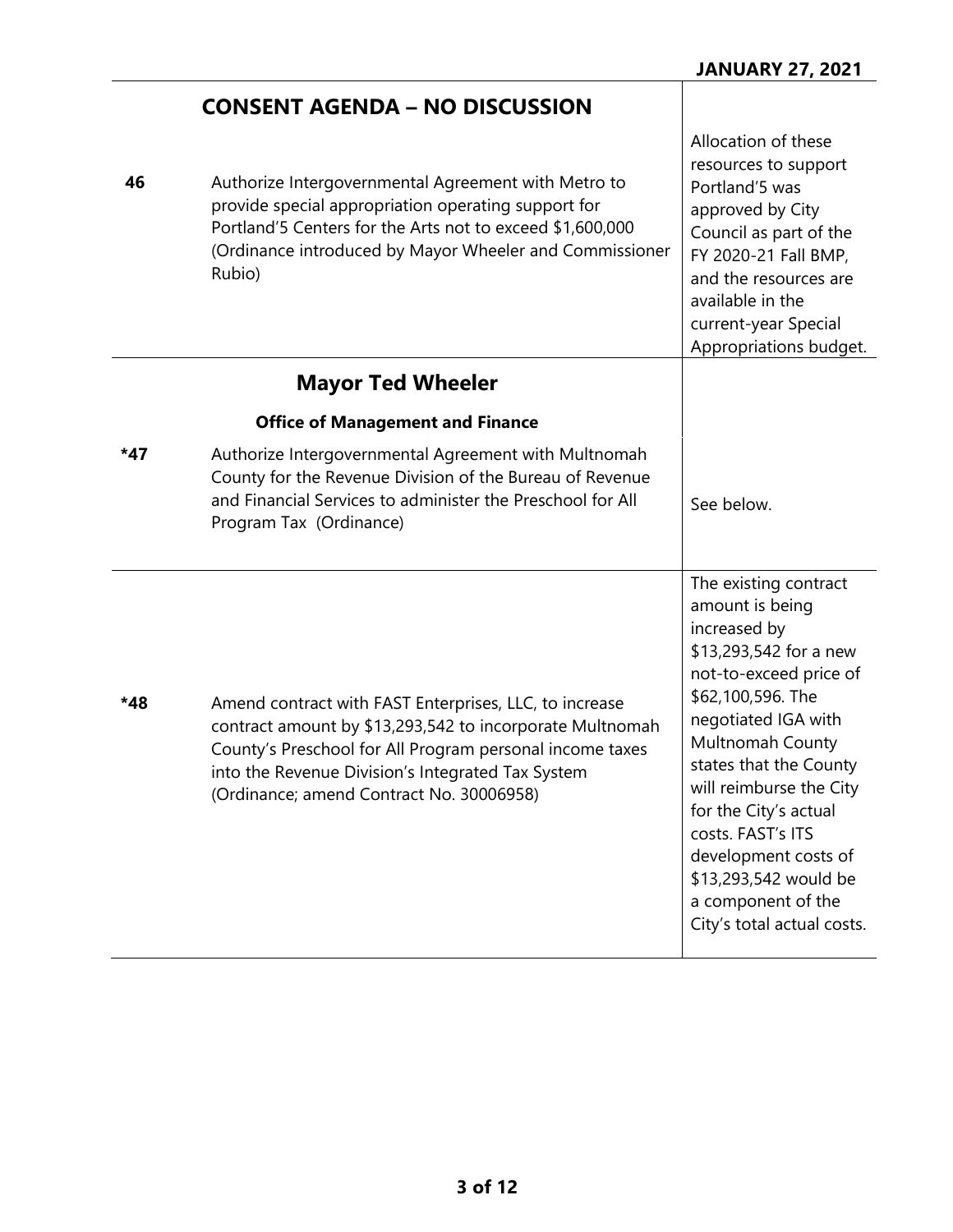| *49 | Pay property damage claim of Anibor Guerrero in the sum of<br>\$8,273 resulting from a motor vehicle collision involving the<br>Portland Water Bureau (Ordinance)               | <b>JANUARY 27, 2021</b><br>Total costs to the City<br>to settle the claim is<br>\$8,273. The source of<br>funding is the City's<br><b>Insurance and Claims</b><br>Fund. All costs of the<br>settlement are in the<br>current fiscal year.                                                                                                                                                                                                                                      |
|-----|---------------------------------------------------------------------------------------------------------------------------------------------------------------------------------|--------------------------------------------------------------------------------------------------------------------------------------------------------------------------------------------------------------------------------------------------------------------------------------------------------------------------------------------------------------------------------------------------------------------------------------------------------------------------------|
| 50  | Authorize City donation to Metro of three unplayable surplus<br>pianos at City-owned Portland'5 venues for disposal<br>according to Metro's surplus property policy (Ordinance) | Based on expressed<br>repair costs, to repair<br>the three pianos would<br>be cost prohibitive, and<br>it is in the City's best<br>interest to donate the<br>unplayable pianos to<br>Metro for disposal<br>according to Metro's<br>surplus property policy.<br>If there are any<br>proceeds from the<br>disposal of the pianos,<br>Metro will place those<br>funds in the Portland'5<br>operating account to<br>be available for any<br>ongoing operating or<br>capital costs. |
|     | <b>Commissioner Carmen Rubio</b>                                                                                                                                                |                                                                                                                                                                                                                                                                                                                                                                                                                                                                                |
|     | <b>Bureau of Planning and Sustainability</b>                                                                                                                                    |                                                                                                                                                                                                                                                                                                                                                                                                                                                                                |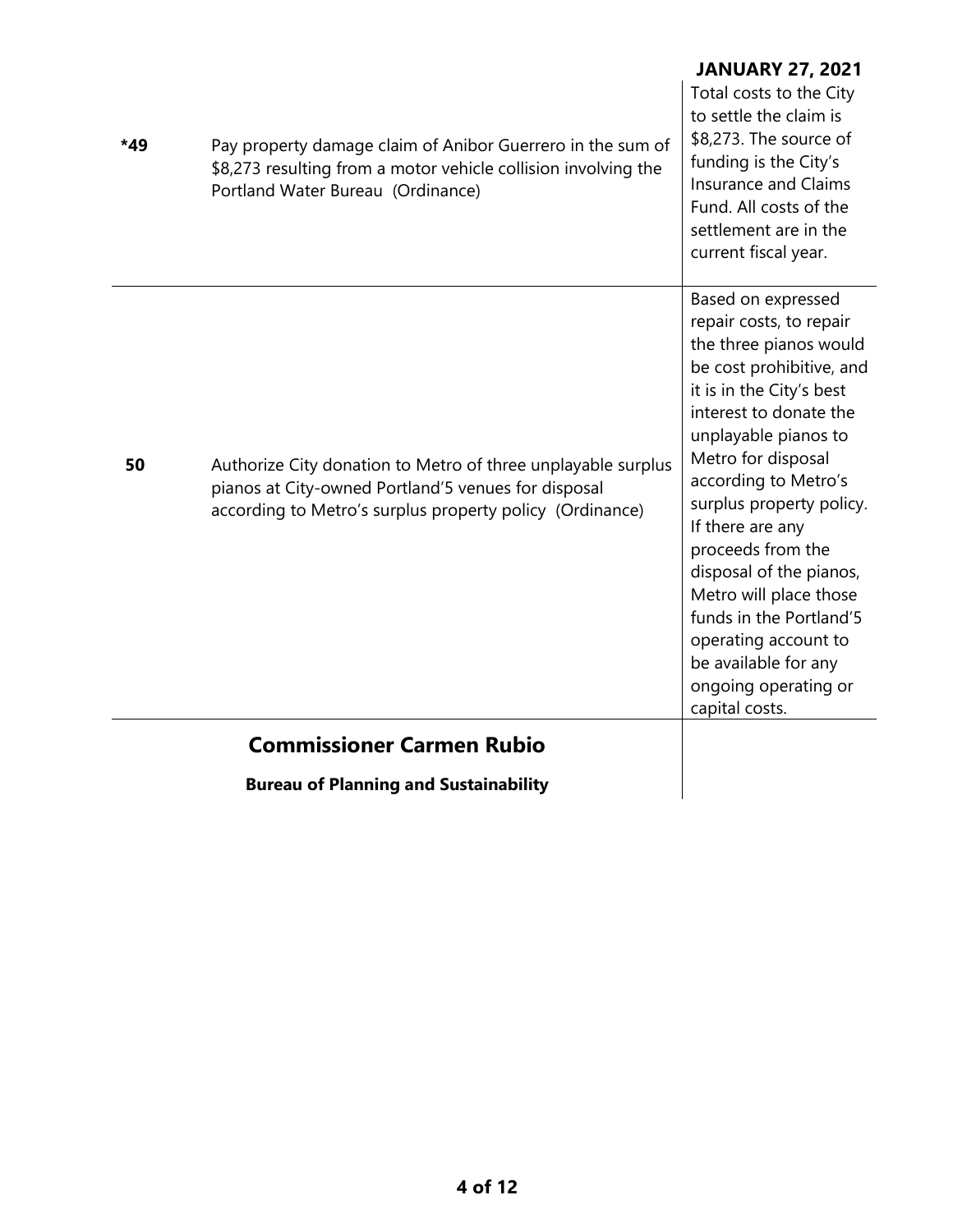|     |                                                              | community                 |
|-----|--------------------------------------------------------------|---------------------------|
|     |                                                              | engagement for the        |
|     |                                                              | Unite East Portland       |
|     |                                                              | Project.                  |
|     |                                                              | The total Metro 2040      |
|     |                                                              | Planning and              |
|     |                                                              | Development Grant         |
|     |                                                              | awarded to the City for   |
|     |                                                              | this project was          |
| *51 | Accept and appropriate a grant in the amount of \$75,000     | \$75,000, which will be   |
|     | from Metro for the Unite East Portland Project, authorize an | appropriated in the       |
|     | Intergovernmental Agreement, and authorize the Director of   | BPS FY 2020-2021          |
|     | the Bureau of Planning and Sustainability to execute a grant | budget. The grant has     |
|     | agreement in the amount of \$75,000 with Unite Oregon        | no match requirement.     |
|     | (Ordinance)                                                  | BPS will provide the full |
|     |                                                              | grant amount of           |
|     |                                                              | \$75,000 to Unite         |
|     |                                                              | Oregon to lead the        |
|     |                                                              | Unite East Portland       |
|     |                                                              | Project's community       |
|     |                                                              | engagement and to         |
|     |                                                              | fund the participation    |
|     |                                                              | of smaller community      |
|     |                                                              | organizations, stipends   |
|     |                                                              | for participants, and     |
|     |                                                              | translation and           |

interpretation services.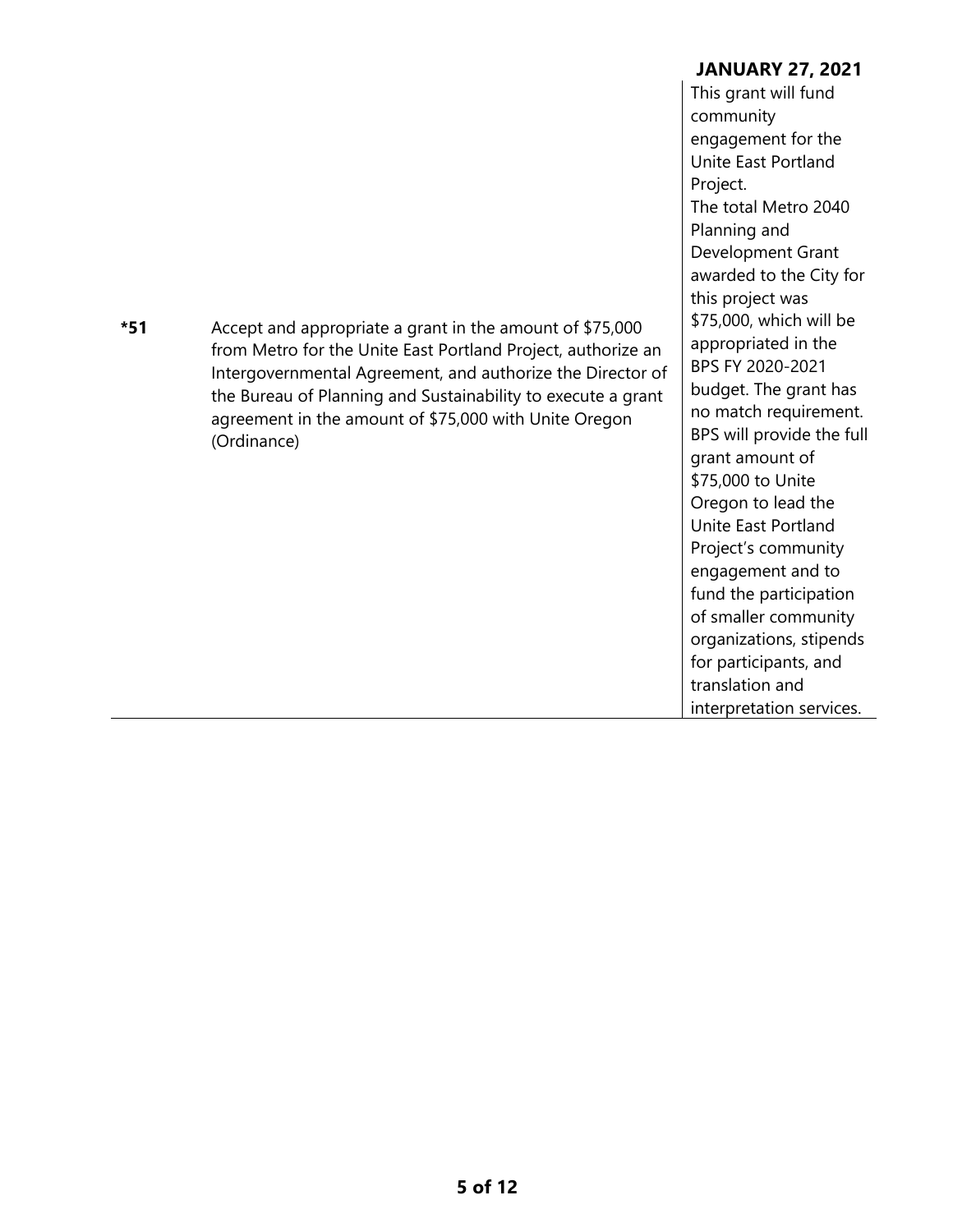## **JANUARY 27, 2021**

| 52  | Authorize an Intergovernmental Agreement with Metro for a                                                                                                                                                               | The funding is<br>intended to support<br>Metro's work in the<br>following areas: Annual<br><b>Waste Reduction</b><br>Services for \$348,062;<br><b>Business Technical</b><br>Assistance & Outreach<br>for \$413,889; and                                                        |
|-----|-------------------------------------------------------------------------------------------------------------------------------------------------------------------------------------------------------------------------|---------------------------------------------------------------------------------------------------------------------------------------------------------------------------------------------------------------------------------------------------------------------------------|
|     | total amount of \$839,351 for the Annual Waste Reduction<br>Plan, Business Technical Assistance & Outreach, and Business<br>Food Waste Requirement (Ordinance)                                                          | <b>Business Food Waste</b><br>Requirement for<br>\$77,400. The funding<br>amount of \$838,674<br>was included in BPS'<br>FY20-21 Adopted<br>Budget, and the<br>remaining balance of<br>\$677 will be<br>appropriated in the<br>Spring BMP of 2021.No<br>City match is required. |
|     | <b>Commissioner Jo Ann Hardesty</b>                                                                                                                                                                                     |                                                                                                                                                                                                                                                                                 |
|     | <b>Bureau of Transportation</b>                                                                                                                                                                                         |                                                                                                                                                                                                                                                                                 |
| *53 | Authorize Intergovernmental Agreement with the Oregon<br>Department of Transportation to pay \$60,000 to design and<br>install City Standard signal equipment on the Outer Powell<br>Transportation Project (Ordinance) | The total cost of this<br>agreement is not to<br>exceed \$60,000.<br>Funding for Signal and<br>Streetlighting<br>improvements are<br>included in the<br>Bureau's FY 20-21<br>Revised Budget.                                                                                    |
|     | <b>Commissioner Mingus Mapps</b>                                                                                                                                                                                        |                                                                                                                                                                                                                                                                                 |
|     | <b>Bureau of Environmental Services</b>                                                                                                                                                                                 |                                                                                                                                                                                                                                                                                 |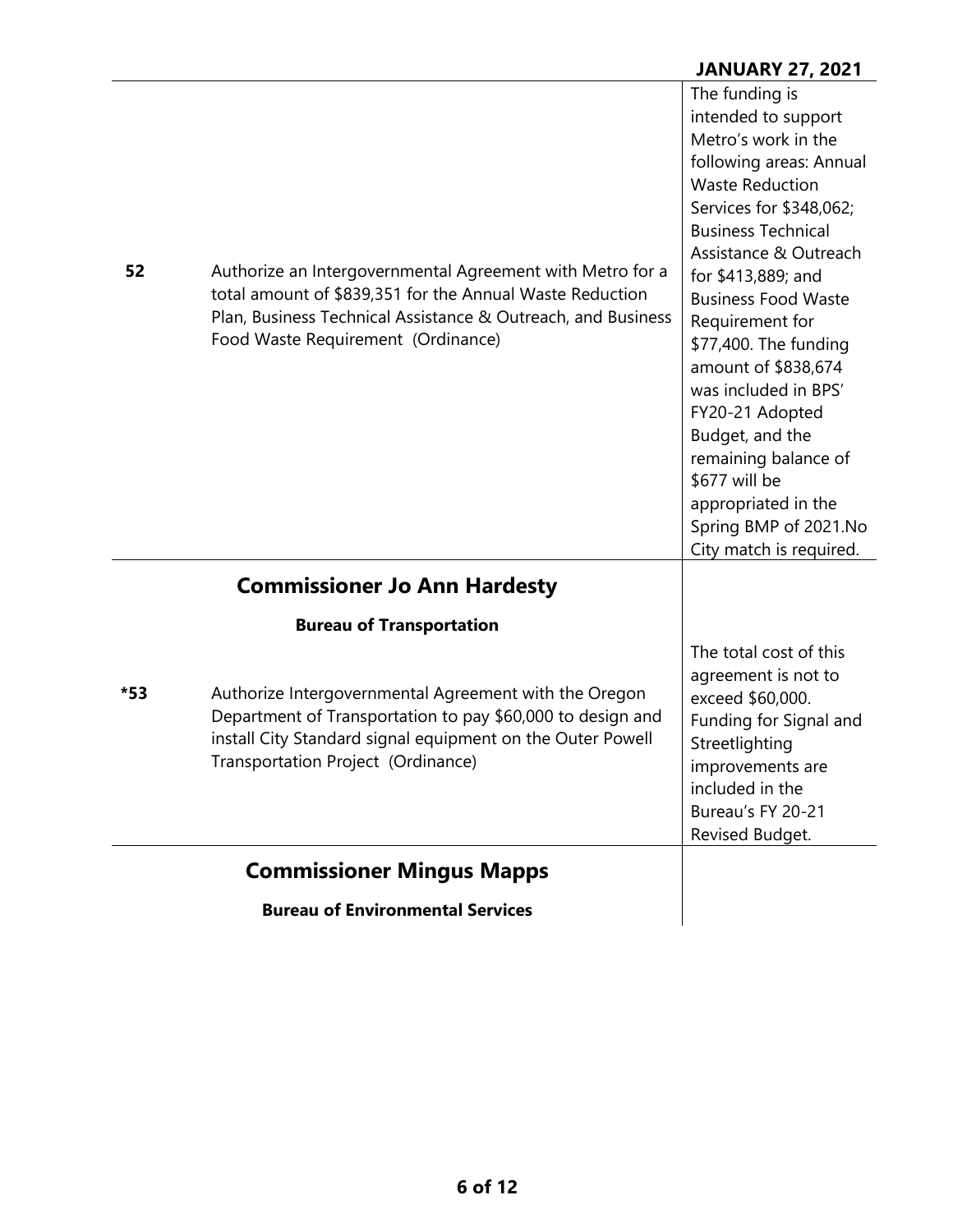| 54 | Authorize the Bureau of Environmental Services to transfer<br>up to \$166,250 to the Multnomah County Drainage District<br>#1, under an existing Intergovernmental Agreement, for<br>expenses related to a critical stormwater infrastructure<br>replacement project (Ordinance; Contract No. 30003999) | <b>JANUARY 27, 2021</b><br>The estimated cost of<br>BES's 12.1% portion of<br>the total project cost of<br>\$1.1 million is currently<br>estimated at \$133,000,<br>plus a 25%<br>contingency factor for<br>a total of \$166,250.<br>Funds are available in<br>the bureau's FY 2020-<br>21 budget in the Sewer<br><b>System Operating</b><br>Fund. |
|----|---------------------------------------------------------------------------------------------------------------------------------------------------------------------------------------------------------------------------------------------------------------------------------------------------------|----------------------------------------------------------------------------------------------------------------------------------------------------------------------------------------------------------------------------------------------------------------------------------------------------------------------------------------------------|
|    | <b>REGULAR AGENDA</b>                                                                                                                                                                                                                                                                                   |                                                                                                                                                                                                                                                                                                                                                    |
|    | <b>Mayor Ted Wheeler</b>                                                                                                                                                                                                                                                                                |                                                                                                                                                                                                                                                                                                                                                    |
| 55 | Proclaim January 31, 2021 to be Health for Humanity<br>Yogathon Day (Proclamation introduced by Mayor Wheeler)                                                                                                                                                                                          | No fiscal impact.                                                                                                                                                                                                                                                                                                                                  |
|    | <b>Office of Management and Finance</b>                                                                                                                                                                                                                                                                 |                                                                                                                                                                                                                                                                                                                                                    |
| 56 | Authorize short term subordinate urban renewal and<br>redevelopment bonds on behalf of Prosper Portland to<br>finance projects in urban renewal areas (Second Reading<br>Agenda 38)                                                                                                                     | See below.                                                                                                                                                                                                                                                                                                                                         |
|    | <b>Commissioner Dan Ryan</b>                                                                                                                                                                                                                                                                            |                                                                                                                                                                                                                                                                                                                                                    |
|    | <b>Bureau of Development Services</b>                                                                                                                                                                                                                                                                   |                                                                                                                                                                                                                                                                                                                                                    |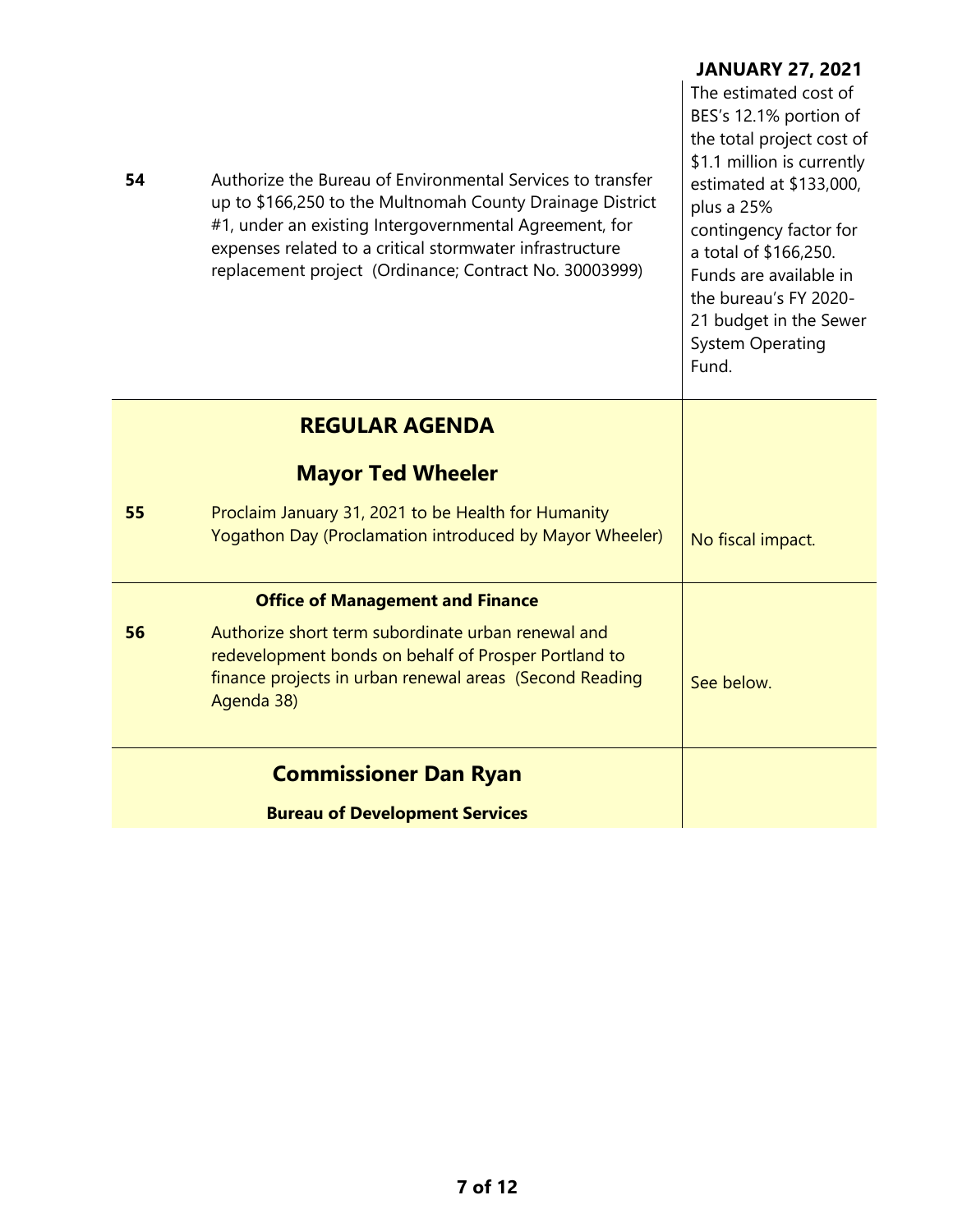#### **JANUARY 27, 2021 57** Amend Building Demolition Code to require major residential alteration projects to comply with the same site control regulations as residential demolitions, consistent with related administrative rule (Second Reading Agenda 39; amend Code Chapter 24.55) There are no additional costs to the City anticipated as a result of this ordinance. Because the ordinance expands the site control requirements that apply to major residential alterations, it may result in some additional revenue from citations issued for violations, but the extent of this revenue impact is not yet known.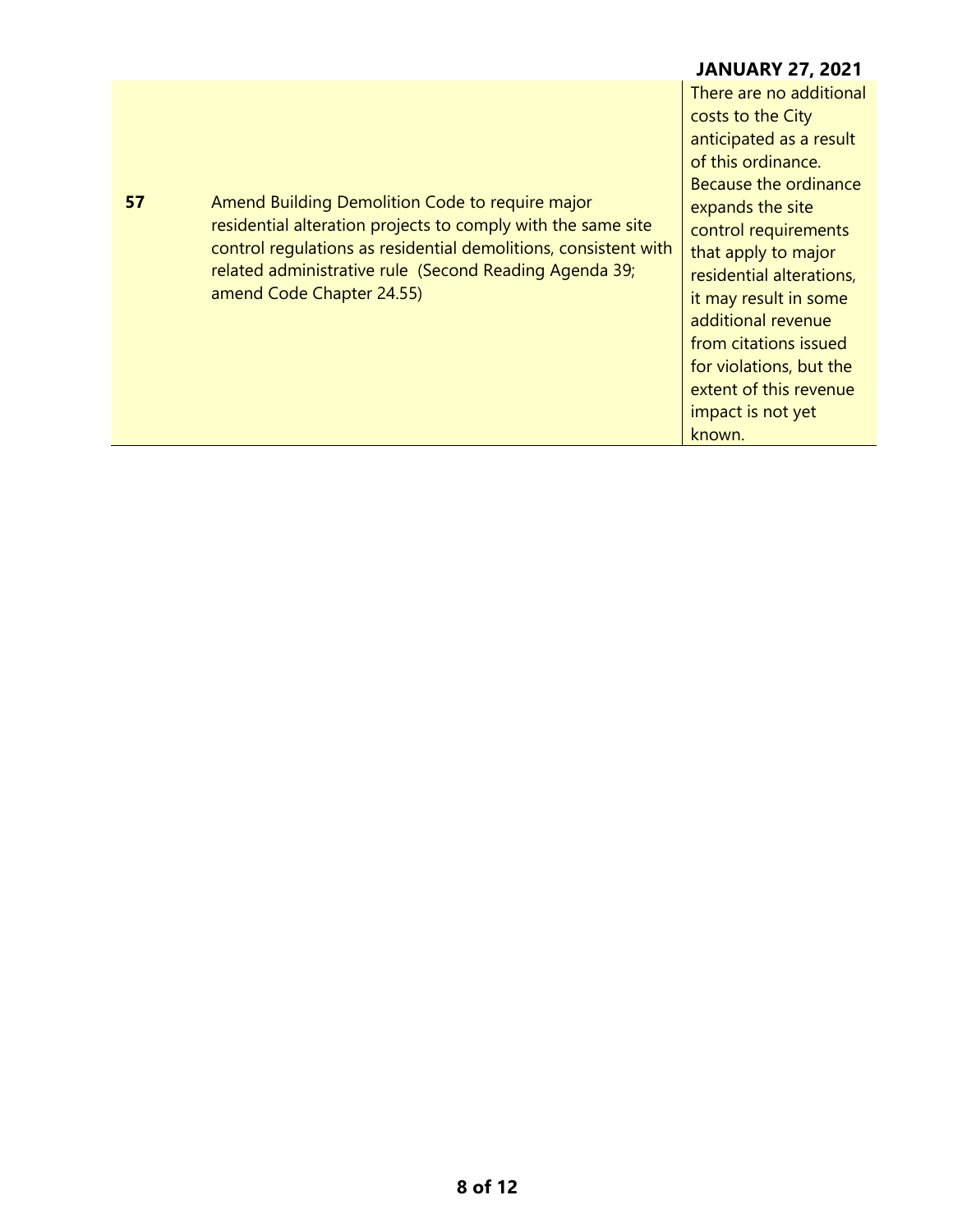|    | <b>Housing Bureau</b>                                                                                                                                                                        |                                                                                                                                                                                                                                                                                                                                                                                                                                                                                                                                                                                                                                                                      |
|----|----------------------------------------------------------------------------------------------------------------------------------------------------------------------------------------------|----------------------------------------------------------------------------------------------------------------------------------------------------------------------------------------------------------------------------------------------------------------------------------------------------------------------------------------------------------------------------------------------------------------------------------------------------------------------------------------------------------------------------------------------------------------------------------------------------------------------------------------------------------------------|
| 58 | Approve application under the Multiple-Unit Limited Tax<br>Exemption Program under the Inclusionary Housing Program<br>for Shift located at 5680 N Montana Ave (Second Reading<br>Agenda 43) | This action would<br>result in estimated<br>foregone property tax<br>revenues to the City<br>totaling \$11,551 over<br>ten years for 3 units<br>affordable at or below<br>60% MFI. Total cost to<br>all jurisdictions<br>forgoing revenue is<br>estimated at \$35,003.<br>The estimated value of<br>the tax exemption for<br>the first year is \$3,801<br>(all jurisdictions), which<br>equals approximately<br>\$1,167 per affordable<br>unit per year of<br>affordability. The City<br>will still benefit from<br>property taxes<br>collected on the<br>improved value of the<br>land during the<br>exemption period. The<br>City will pay<br>Multnomah County the |
|    |                                                                                                                                                                                              | \$2,550 application<br>activation fee if the<br>application moves<br>forward.                                                                                                                                                                                                                                                                                                                                                                                                                                                                                                                                                                                        |
|    | <b>Commissioner Mingus Mapps</b>                                                                                                                                                             |                                                                                                                                                                                                                                                                                                                                                                                                                                                                                                                                                                                                                                                                      |
|    | <b>Bureau of Environmental Services</b>                                                                                                                                                      |                                                                                                                                                                                                                                                                                                                                                                                                                                                                                                                                                                                                                                                                      |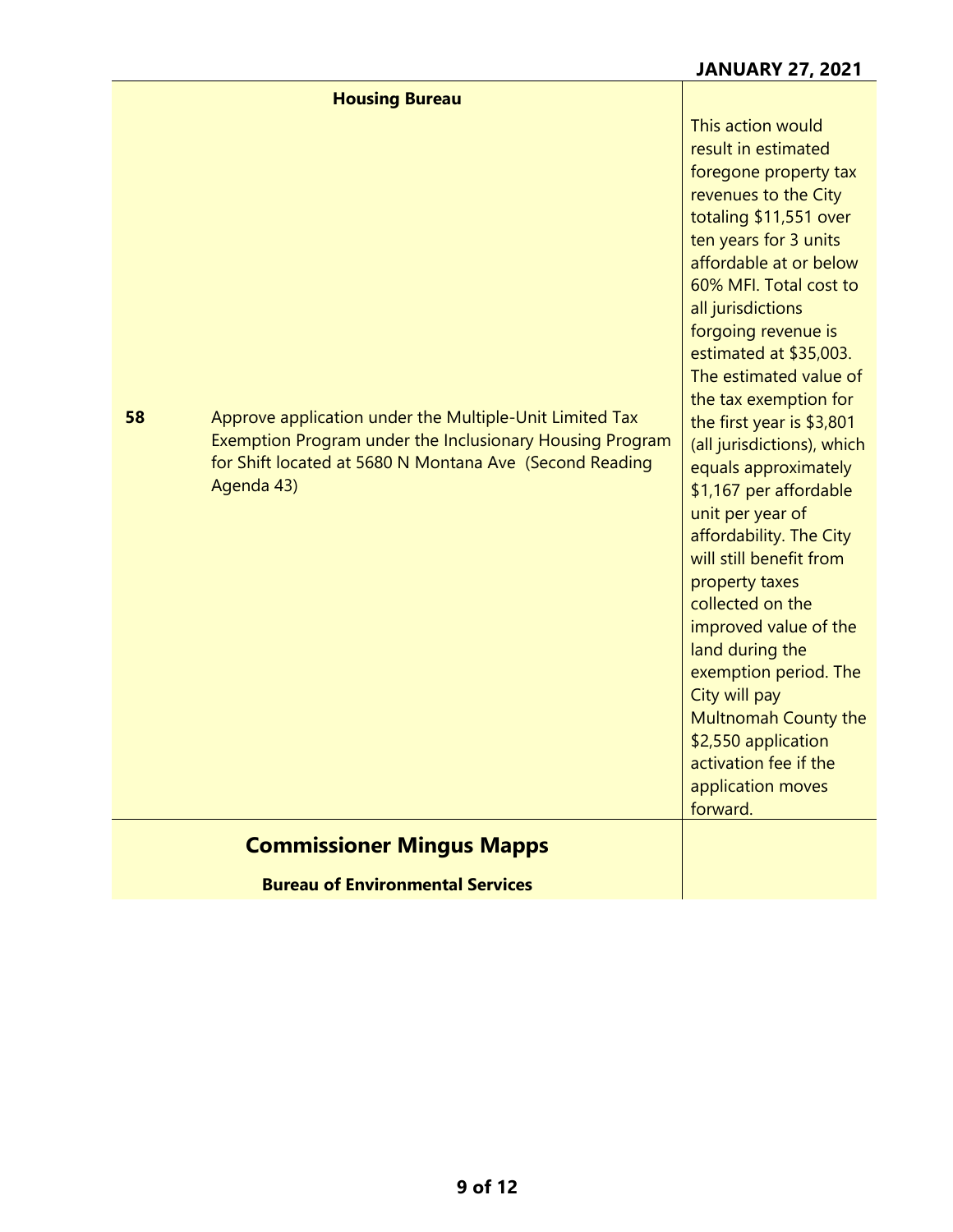|    |                                                                                                                                                                                                                                                                                                                                   | <b>JANUARY 27, 2021</b>                                                                                                                                                                                                                                                                                                             |
|----|-----------------------------------------------------------------------------------------------------------------------------------------------------------------------------------------------------------------------------------------------------------------------------------------------------------------------------------|-------------------------------------------------------------------------------------------------------------------------------------------------------------------------------------------------------------------------------------------------------------------------------------------------------------------------------------|
| 59 | Authorize a competitive solicitation and contract with the<br>lowest responsible bidder and provide payment for<br>construction of the Columbia Boulevard Wastewater<br>Treatment Plant Outfall Diffuser Improvements Project No.<br>E06923 for an estimated amount of \$5,500,000 (Ordinance)<br>10 minutes requested            | The total cost for the<br>project is estimated at<br>\$7.1 million with \$5.5<br>million estimated for<br>construction. The level<br>of confidence for the<br>design estimate is<br>High. Funds will be<br>paid out of BES's FY<br>2020-21 and FY 2021-<br>22 budgets in the<br><b>Sewer System</b><br><b>Operating Fund.</b>       |
| 60 | Authorize a competitive solicitation and contract with the<br>lowest responsible bidder and provide payment for<br>construction of the Stark and Buckman East Reconstruction<br>and Green Street Project, No. E10216, for an estimated cost<br>of \$23,837,000 (Ordinance) 10 minutes requested                                   | The proposed project<br>estimate of \$23.8<br>million has been<br>assigned a high<br>confidence level.<br>Funds will be paid out<br>of BES's FY 2020-21, FY<br>2021-22, FY 2022-23<br>Maintenance and<br><b>Reliability CIP Sewer</b><br>Program budgets in<br>the Sewer System<br><b>Operating Fund.</b>                           |
| 61 | Authorize a competitive solicitation and contract with the<br>lowest responsible bidder and provide payment for<br>construction of the Columbia Boulevard Wastewater<br><b>Treatment Plant Headworks Screening Improvements Project</b><br>No. E10805 for an estimated amount of \$12 million<br>(Ordinance) 10 minutes requested | The total cost for the<br>project is estimated at<br>\$20 million with \$12<br>million estimated for<br>construction. The level<br>of confidence for the<br>design estimate is<br>High. Funds will be<br>paid out of BES's FY<br>2021-22, FY 2022-23,<br>and FY 2023-24<br>budgets in the Sewer<br><b>System Operating</b><br>Fund. |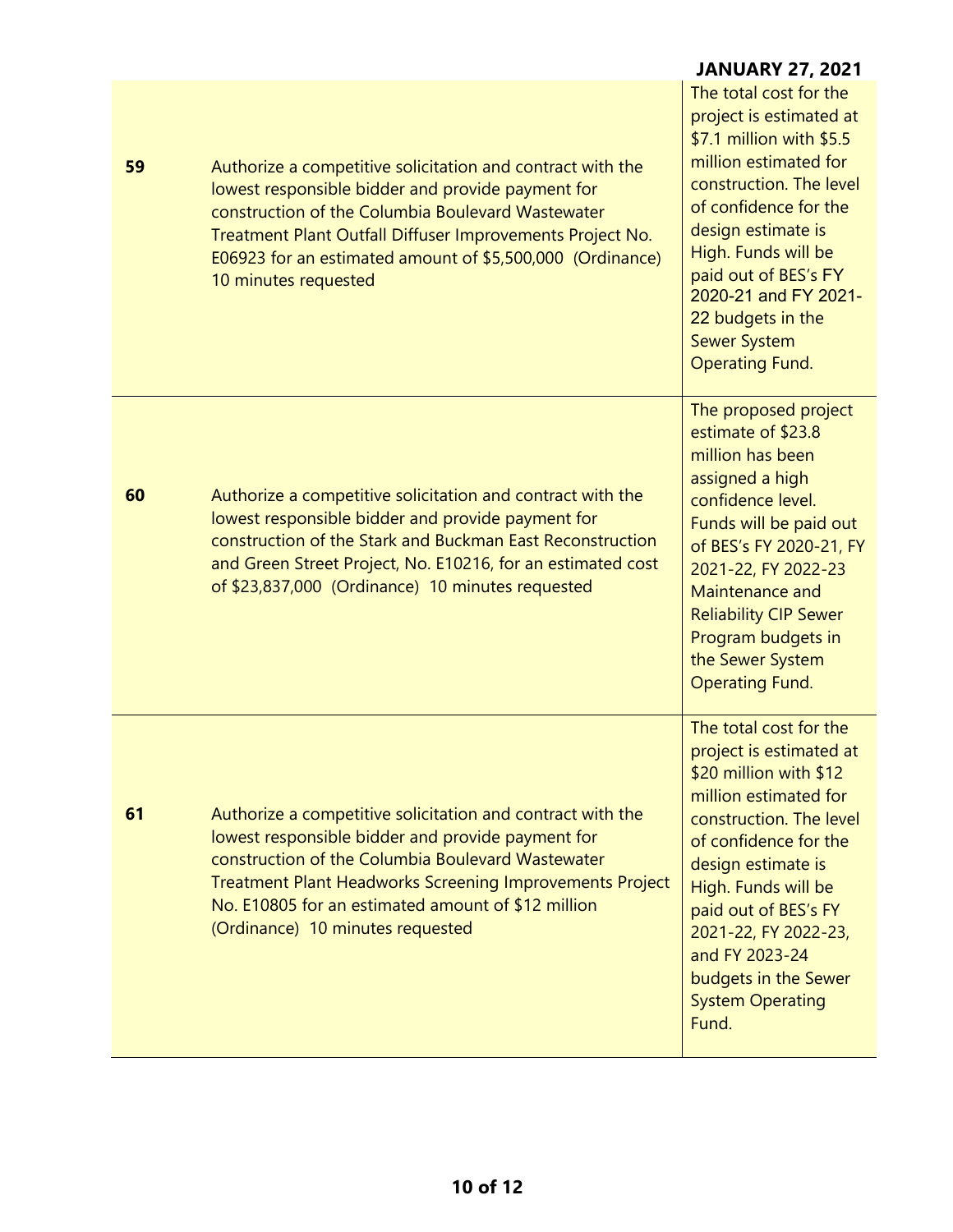### **JANUARY 27, 2021**

| 62 | Authorize a competitive solicitation and contract with the<br>lowest responsive and responsible bidder and provide<br>payment for construction of the Ankeny Pump Station Odor<br>Treatment System Rehab Project No. E11093 for an<br>estimated amount of \$1,200,000 (Ordinance) 10 minutes<br>requested | The total cost for the<br>project is estimated at<br>\$1,900,000 with<br>\$1,200,000 estimated<br>for construction.<br>The Project Estimate<br><b>Confidence Rating</b><br>Index is "High." Funds |
|----|-----------------------------------------------------------------------------------------------------------------------------------------------------------------------------------------------------------------------------------------------------------------------------------------------------------|---------------------------------------------------------------------------------------------------------------------------------------------------------------------------------------------------|
|    |                                                                                                                                                                                                                                                                                                           | will be paid out of                                                                                                                                                                               |
|    |                                                                                                                                                                                                                                                                                                           | BES's FY 2020-21 and<br>FY 2021-22 budgets in                                                                                                                                                     |
|    |                                                                                                                                                                                                                                                                                                           | the Sewer System                                                                                                                                                                                  |
|    |                                                                                                                                                                                                                                                                                                           | <b>Operating Fund.</b>                                                                                                                                                                            |

**47** Authorize Intergovernmental Agreement with Multnomah County for the Revenue Division of the Bureau of Revenue and Financial Services to administer the Preschool for All Program Tax

### CBO Analysis

The County will pay One-time Implementation Services costs not-to-exceed \$14,407,672 to initiate the program. The County will also pay Annual Compensation to the City for all services provided under this Agreement during the 10-year term. The Annual Compensation is equal to the actual costs incurred by the City, with not-to-exceed annual amounts each year from FY 2020-21 through FY 2024-25. Maximum Annual Compensation for fiscal years starting FY 2025-26 will be escalated by CPI-W – Size Class A, not seasonally adjusted, as published by the U.S. Bureau of Labor Statistics.

| <b>Annual Compensation</b> |             |
|----------------------------|-------------|
| <b>Amounts</b>             |             |
| FY 20-21                   | \$2,307,144 |
| FY 21-22                   | \$4,308,144 |
| FY 22-23                   | \$6,215,254 |
| FY 23-24                   | \$6,383,520 |
| FY 24-25                   | \$6,515,403 |

The City is implementing new tax collection software ("Integrated Tax System" or "ITS") that will be operational in FY 2020-21. Each of the tax programs on the ITS platform will contribute to ITS costs for bonded and un-bonded debt service based on their relative proportion of the total revenue collected using a three-fiscal year look back of actual revenues. In the event a new program is collected on ITS after this Agreement is implemented, it will be allocated a portion of ITS project costs for bonded and un-bonded debt service commencing in the fiscal year in which the program begins to generate revenue. This will result in a reduction of debt service costs for existing revenue programs on the platform assuming no other factors change, such as the amount collected by those programs, or programs terminating. Debt service costs will cease after the 10th year. The County's estimated ITS Debt Service payment to the City is \$335,747 in FY 2021-22.

The Annual Compensation amounts for FY 2020-21 through FY 2024-25 include an amount for "ITS Upgrade Set Aside", a reserve amount to cover future upgrade costs of ITS. Upon termination of